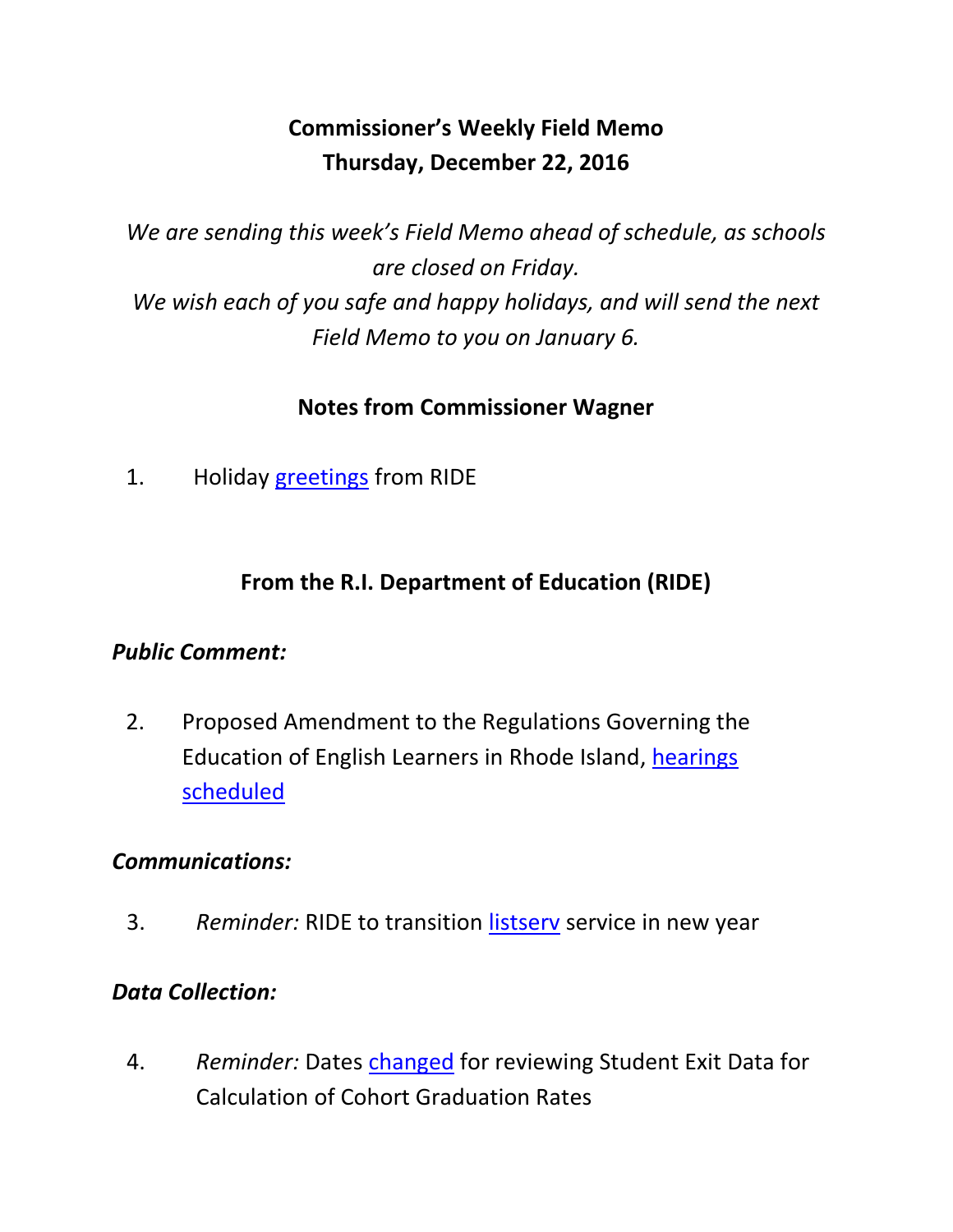- 5. *Reminder:* ISS Pre-K Module Data Updates [Clarification](#page-7-1)
- 6. *Reminder:* Teacher Attendance [Collection](#page-8-0)
- 7. *Reminder:* Data Collection [Calendar](#page-8-1)
- 8. *Reminder:* Data Collection [Webinar](#page-8-2)
- 9. *Reminder:* Several data collections are [open, due](#page-9-0) in the next month

#### *Legal:*

10. [Decision](#page-9-1) issued on a tenured teacher

### **From the U.S. Department of Education (USED)**

11. Districts realize the personalized learning [vision,](#page-10-0) see its future

### **From other state agencies**

12. Rhode Island State Police remind schools of deadline, procedures for 5th graders to enter National Missing Children's Day [Poster Contest](#page-11-0)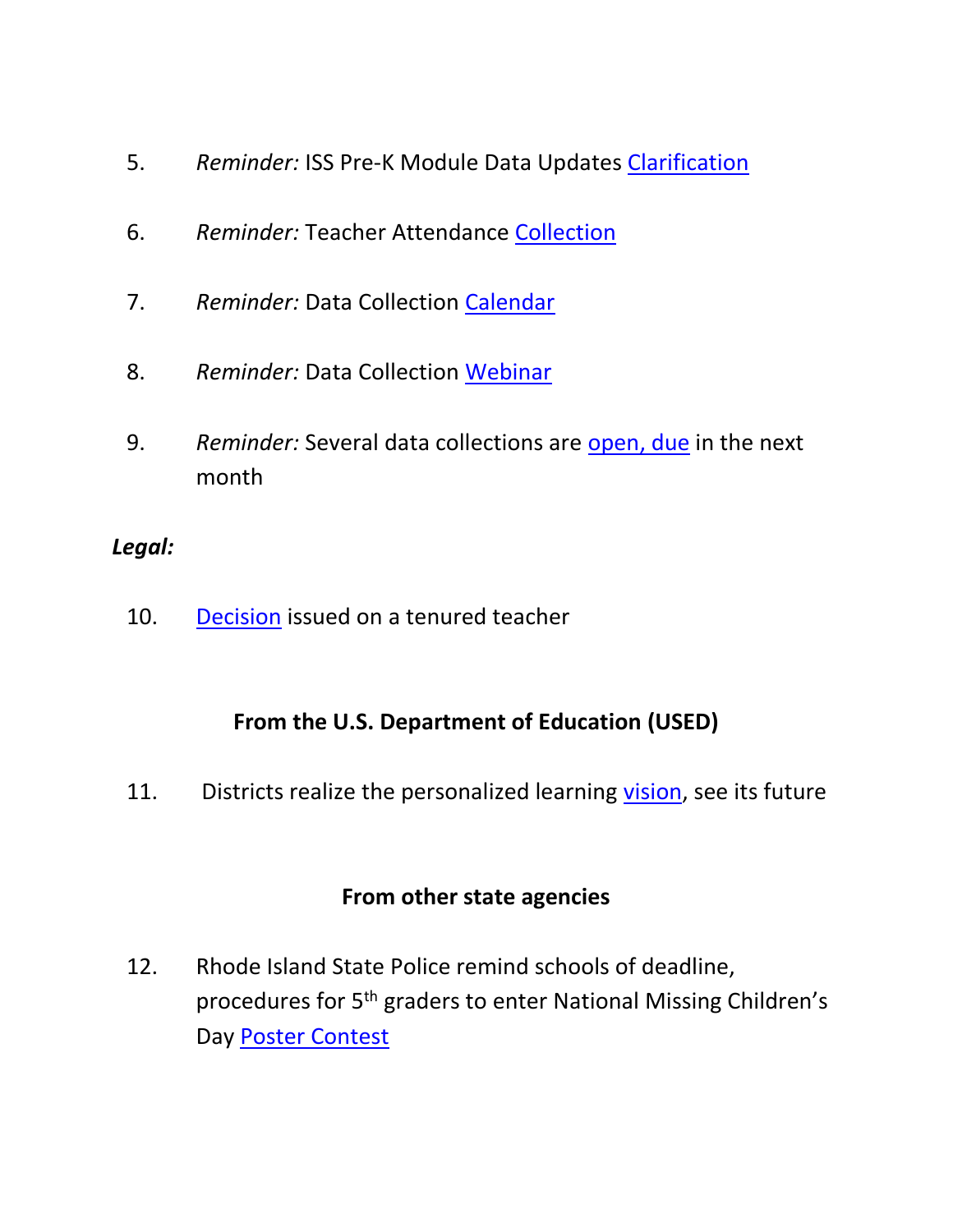## **Action Item Calendar**

**Tomorrow (December 23):** [Reviewing Student Exit Data for](https://www.eride.ri.gov/eRide40/DataDictionary/ViewDetails.aspx?ID=356)  [Calculation of Cohort Graduation Rates -](https://www.eride.ri.gov/eRide40/DataDictionary/ViewDetails.aspx?ID=356) **Due Next Friday (December 30):**  [Early Childhood Special Education Data -](https://www.eride.ri.gov/eRide40/DataDictionary/ViewDetails.aspx?ID=363) **Due January 12:**  [Reporting Student Contacts -](https://www.eride.ri.gov/eRide40/DataDictionary/ViewDetails.aspx?ID=342) **Due**

**Notes from Commissioner Wagner**

## <span id="page-2-0"></span>**1. Holiday greetings from RIDE**

It has been a pleasure working with you on important issues this past year. I look forward to the opportunities before us in the coming year as we continue to transform our schools from mere physical buildings into deep and engaged learning communities through the power of teaching, learning, and love. We wish you a wonderful holiday season and a happy and healthy new year. We will send the next Field Memo on January 6.

**From the R.I. Department of Education (RIDE)**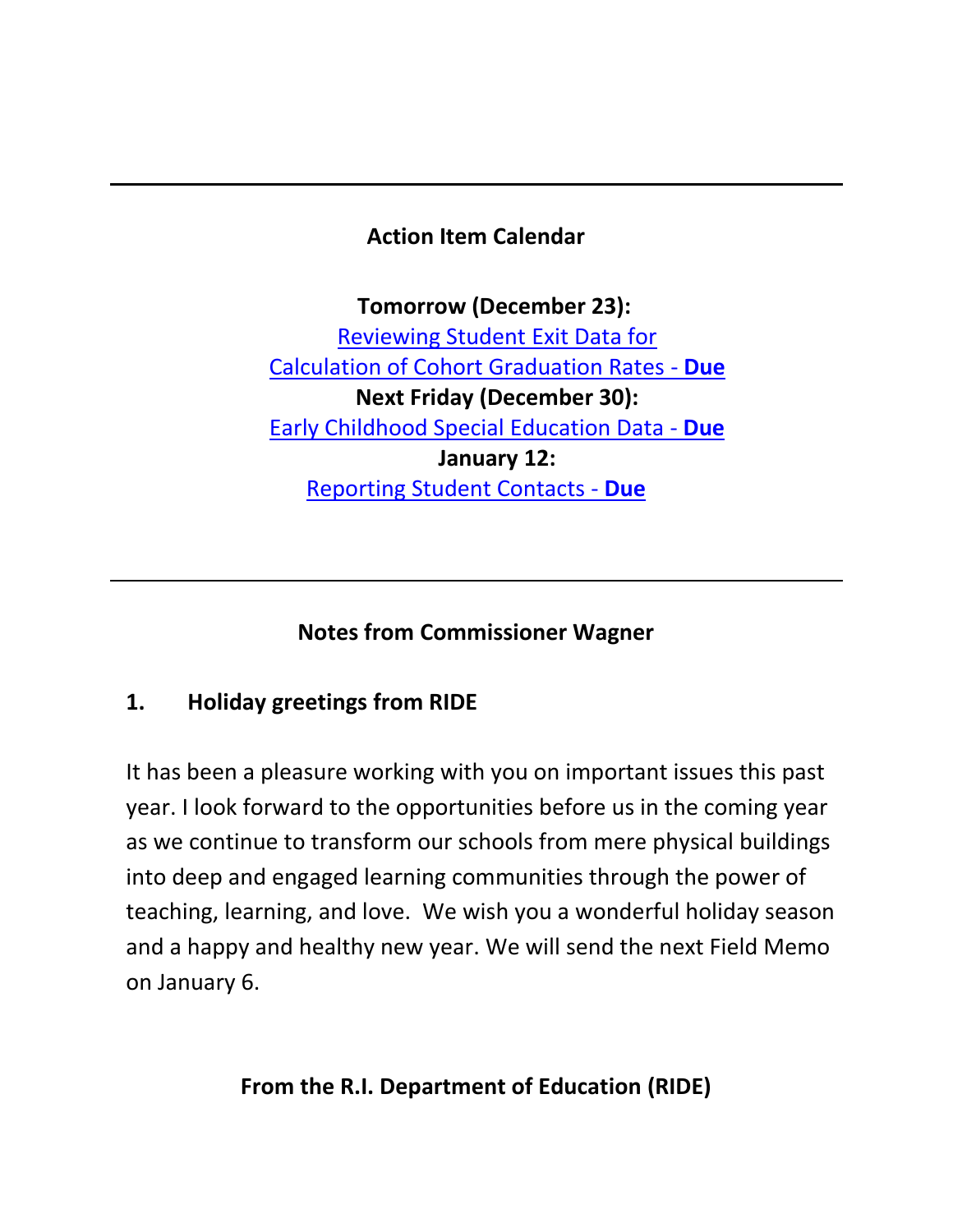### *Public Comment:*

# <span id="page-3-0"></span>**2. Proposed Amendment to the Regulations Governing the Education of English Learners in Rhode Island, hearings scheduled**

Pursuant to the provisions of Chapters 16-21-34 of the General Laws of Rhode Island, and in accordance with the Administrative Procedures Act Chapter 42-35 of the General Laws, the Council on Elementary and Secondary Education hereby gives notice of its intent to amend the Regulations of the Rhode Island Board of Education Governing the Education of English Learners (ELs).

The Council is seeking public comment on the amended regulations intended to govern the education of English Learners in RI, including the identification, service, assessment and exit of ELs, as well as communication with families and responsibilities of districts and schools. The changing philosophy and practice of our state and national leaders in this field encourage us to move toward a more inclusive approach to programming for ELs, who represent a highly mobile, fast-growing population. These regulations add all-day supports for ELs in every class and make clear that EL instruction is part of core instruction and district planning, not a separate consideration.

The proposed changes would: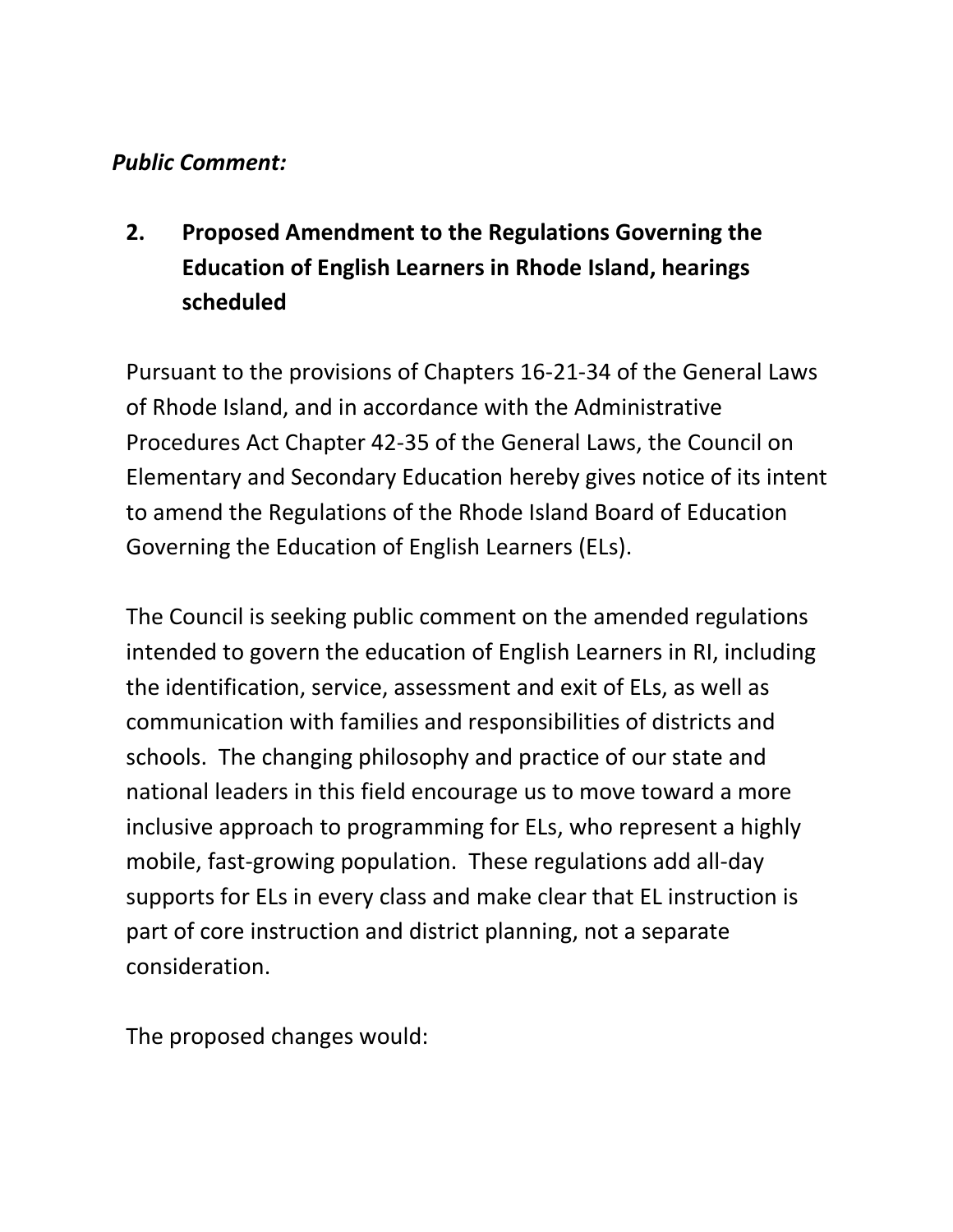- Update terms and phrases to reflect most recent publications from USED, RIDE and WIDA (Ex.: ESL to ENL, ELL to EL, GLE and GSE to state adopted standards, Board of Regents to Council on Elementary and Secondary Education, etc.),
- Add cultural competency to the list of key outcomes for EL students (along with success in general education, meeting of graduation requirements, post-secondary preparedness, and economic and social success),
- Change definitions of high and low incidence school districts to reflect population density rather than total number of EL students and adds monitored ELs to the total count used for reporting,
- Update and reorganizes Rhode Island's menu of program models to align with federal guidance documents, emerging evidencebased practices and WIDA consortium definitions,
- Add transcript review and family interview to the student placement criteria,
- Encourage ELs' access to grade-level curriculum and integration into general education classrooms by replacing minimum time-inservice for ELs at Developing, Expanding, and Bridging levels with program criteria while maintaining a 1 period minimum for ELs at the Entering and Emerging Levels,
- Release the burden of specificity of EL topics for professional development, and
- Increase district flexibility to engage the families of ELs, actively supporting their participation in district family engagement opportunities.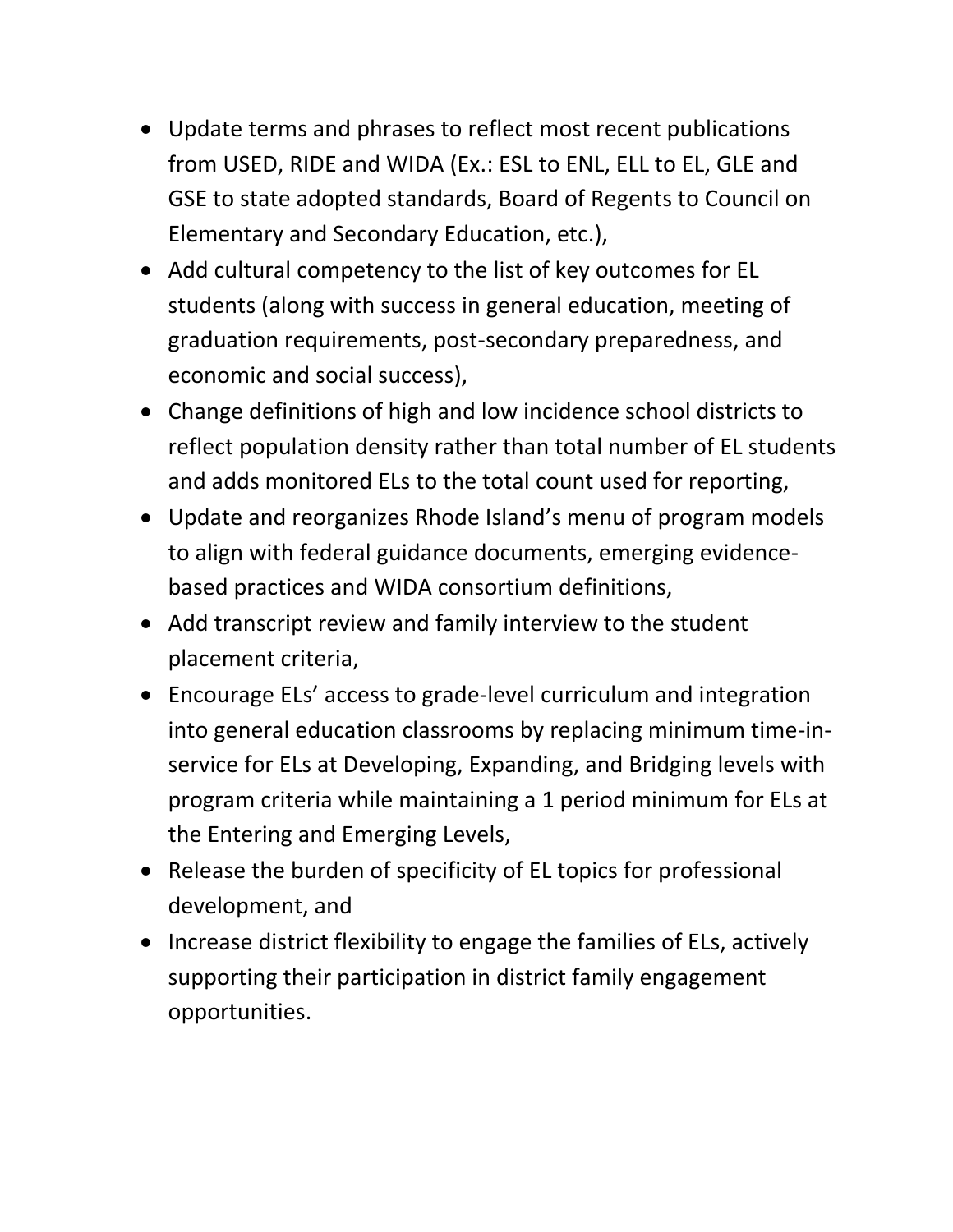The proposed amended regulations are available for public inspection in person at the RI Department of Elementary and Secondary Education, 255 Westminster Street, Providence, RI; can be requested by email at [ELRegs@ride.ri.gov;](mailto:ELRegs@ride.ri.gov) or can be requested by calling Angela Teixeira, at 401-222-8435.

In drafting this rule, consideration was given to: (1) alternative approaches: (2) overlap or duplication with other statutory and regulatory provisions: and (3) significant economic impact on small business. No alternative approach, duplication, or overlap was identified based upon available information.

Public hearings on the proposed amended regulations will be held on:

- **Thursday, January 5, 2017 – 5:30 p.m.** Tiverton Public Library (Community Room), 34 Roosevelt Ave., Tiverton, RI 02878
- **Wednesday, January 11, 2017 – 5:30 p.m.** Warwick Public Library (Large Meeting Room), 600 Sandy Lane, Warwick, RI 02889
- **Wednesday, January 25, 2017 –** *5:00 p.m.* Providence Career and Technical Academy (Library), 41 Fricker Street, Providence, RI 02903

All interested parties are invited to participated in the public hearing and submit written comments concerning the proposed amended regulations from **December 26, 2016 – January 30, 2017**.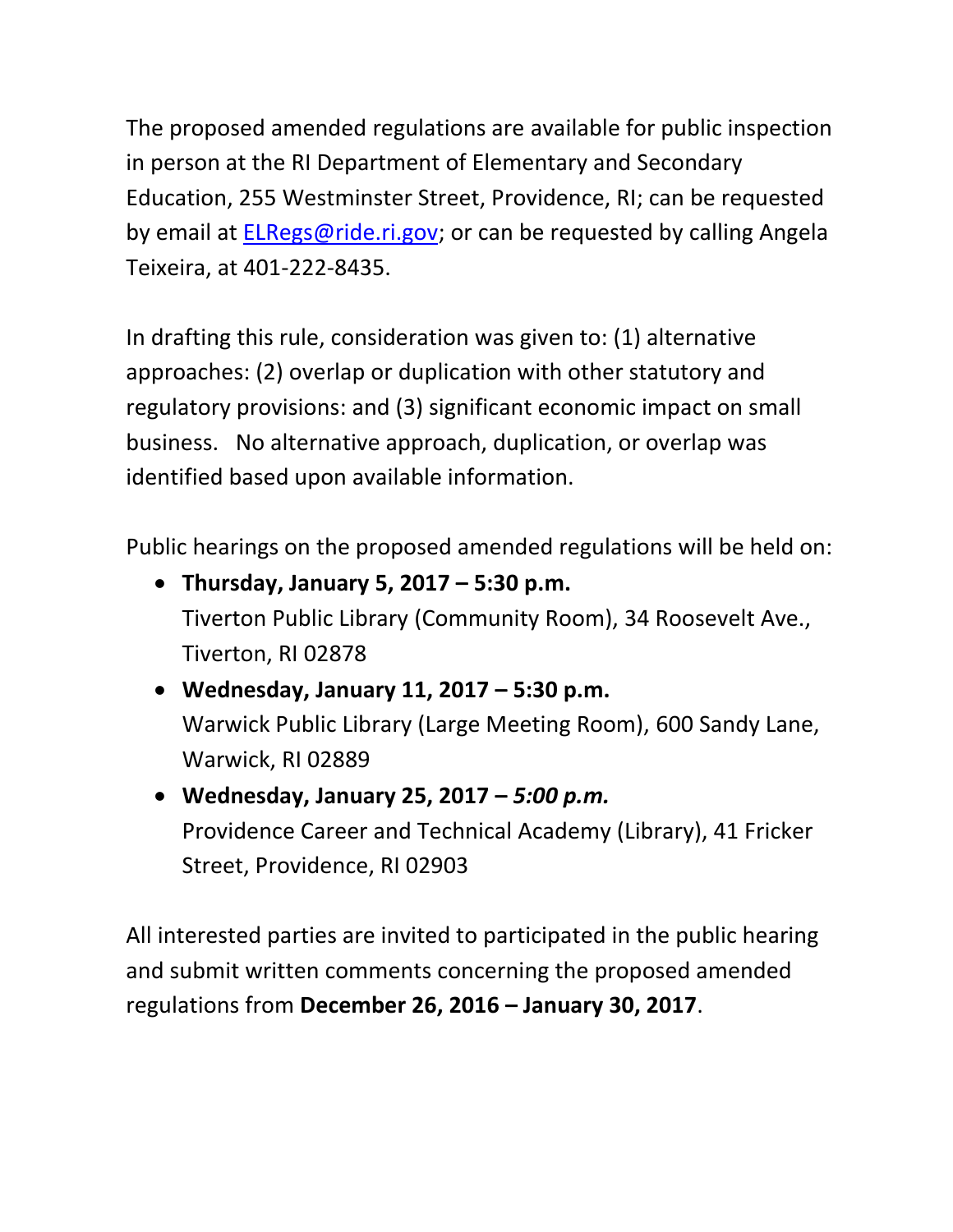The hearing location is accessible to persons with disabilities and interpreter services for the hearing impaired will be provided if requested 48 hours prior to the hearing. Requests for this service can be made in writing or by calling Karen Lovett at 401-222-8333 or RI Relay 1-800-745-5555.

Requests for language interpretation can be made by email to [ELRegs@ride.ri.gov.](mailto:ELRegs@ride.ri.gov) Si se necesita un intérprete, envíe un correo electrónico [ELRegs@ride.ri.gov.](mailto:ELRegs@ride.ri.gov)

Written comments may be submitted to Jillian Belanger at the RI Department of Elementary and Secondary Education, 255 Westminster Street, Providence, RI 02903, or at [ELRegs@ride.ri.gov](mailto:ELRegs@ride.ri.gov) or by faxing 401-222-6030.

### *Communications:*

### <span id="page-6-0"></span>**3.** *Reminder:* **RIDE to transition listserv service in new year**

Since 1996, OSHEAN (Ocean State Higher Education Economic Development and Administrative Network) has operated LISTSERV.ri.net which hosted discussion and distribution lists for various non-profit groups and associations, including many managed by the Rhode Island Department of Education (RIDE).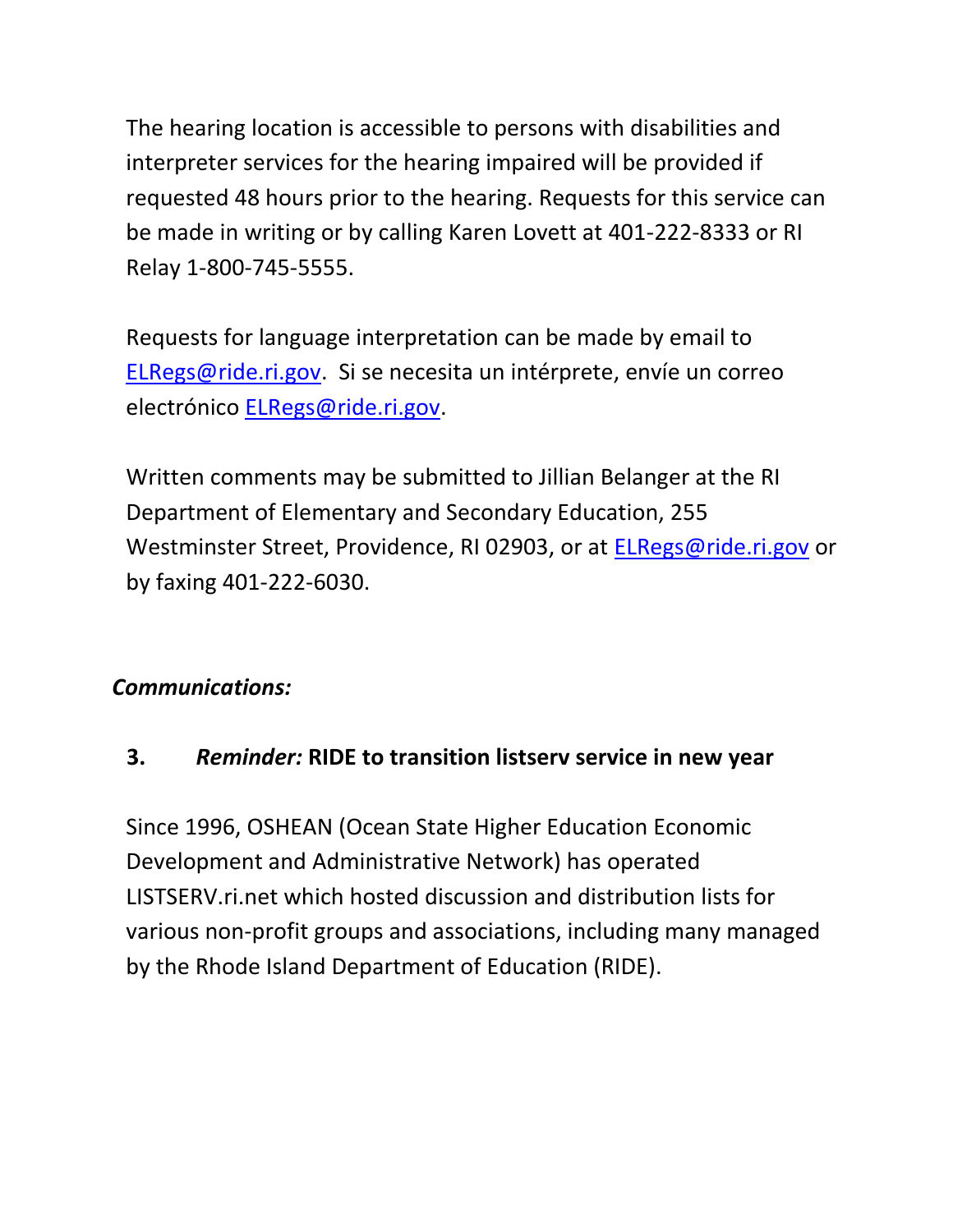As of **December 31st, 2016**, OSHEAN will decommission the legacy RINET Listserv server, and therefore bulk email service through LISTSERV.ri.net will end.

At the end of December, RIDE will transfer its active listservs – including this one – and their subscribers from OSHEAN's servers to our new service, iContact. *Please add iContact.com to your district and school email whitelists.*

Thank you for your support during this transition.

### *Data Collection:*

# <span id="page-7-0"></span>**4.** *Reminder:* **Dates changed for reviewing Student Exit Data for Calculation of Cohort Graduation Rates**

We moved the dates out a week for Reviewing Student Exit Data for [Calculation of Cohort Graduation Rates.](https://www.eride.ri.gov/eRide40/DataDictionary/ViewDetails.aspx?ID=356) The module opened on December 8 and closes on **Friday, December 23**. Extensions *will not* be given so please make sure to complete it on time.

#### <span id="page-7-1"></span>**5.** *Reminder:* **ISS Pre-K Module Data Updates Clarification**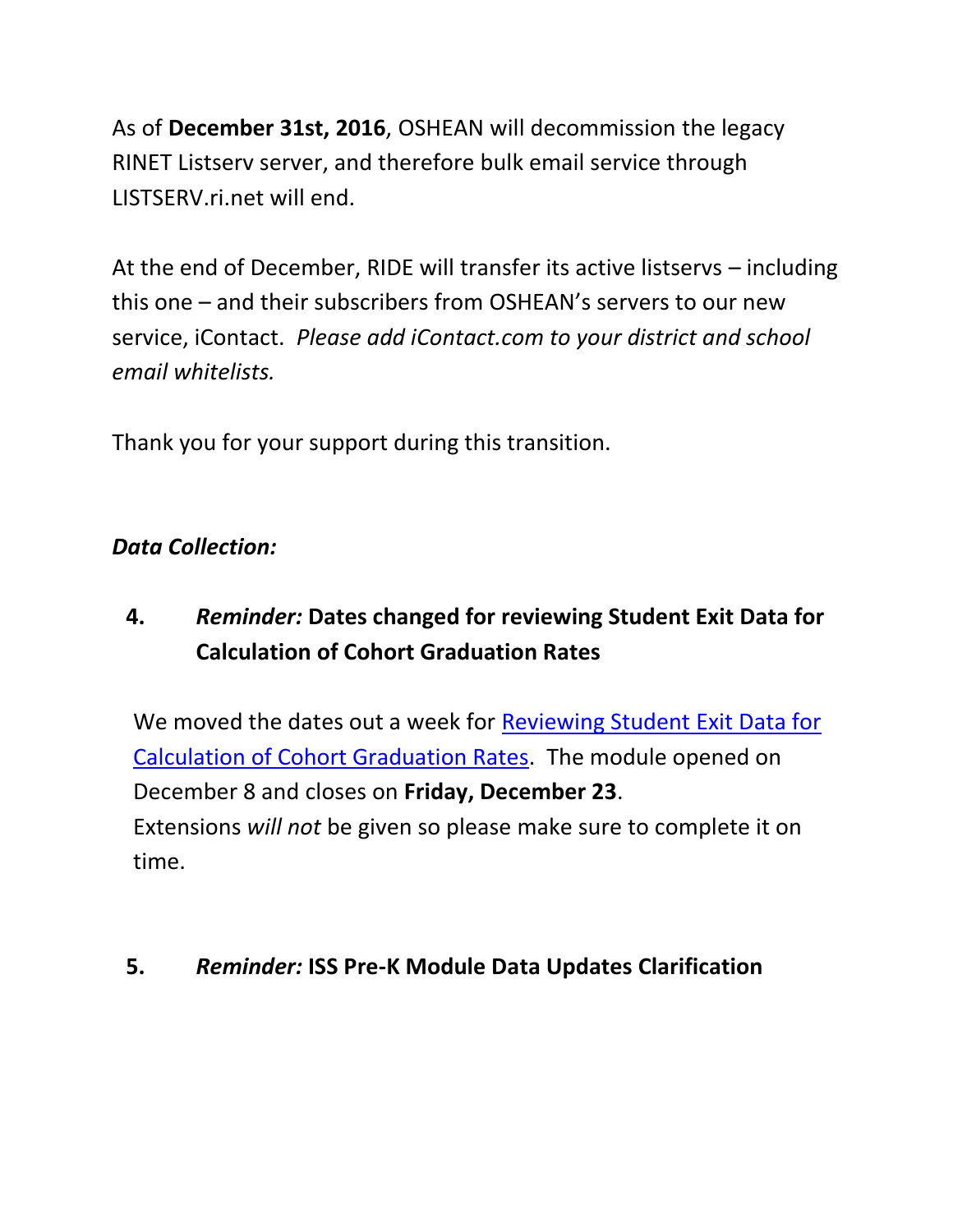We have listened to all of your feedback and have updated the documentation to help clarify the coding of preschoolers in the enrollment and TCS files. The new documentation is located [here.](http://www.ride.ri.gov/Portals/0/Uploads/Documents/PK_TCS_Setup_v3.7.2.pdf)

## <span id="page-8-0"></span>**6.** *Reminder:* **Teacher Attendance Collection**

Only *16* districts have submitted their teacher attendance records. This data will be used for federal reporting, so if you haven't submitted data for this collection, please do so soon. For questions regarding the Teacher Attendance collection contact Greg Martin at [Gregory.martin@ride.ri.gov](mailto:Gregory.martin@ride.ri.gov) or 222-8495.

## <span id="page-8-1"></span>**7.** *Reminder:* **Data Collection Calendar**

The [Data Collection Calendar](https://www.eride.ri.gov/eRide40/DataDictionary/Calendar.aspx) contains all of the open and due dates for data collections, and report submissions. These may change as the school year progresses in response to updates by external entities. Please review the calendar on a regular basis in order to remain compliant with data submissions.

## <span id="page-8-2"></span>**8.** *Reminder:* **Data Collection Webinar**

The weekly data collection webinar now takes place at *11am* on Tuesdays. You will need to [register](https://attendee.gotowebinar.com/register/7717991463351728385) for the webinar.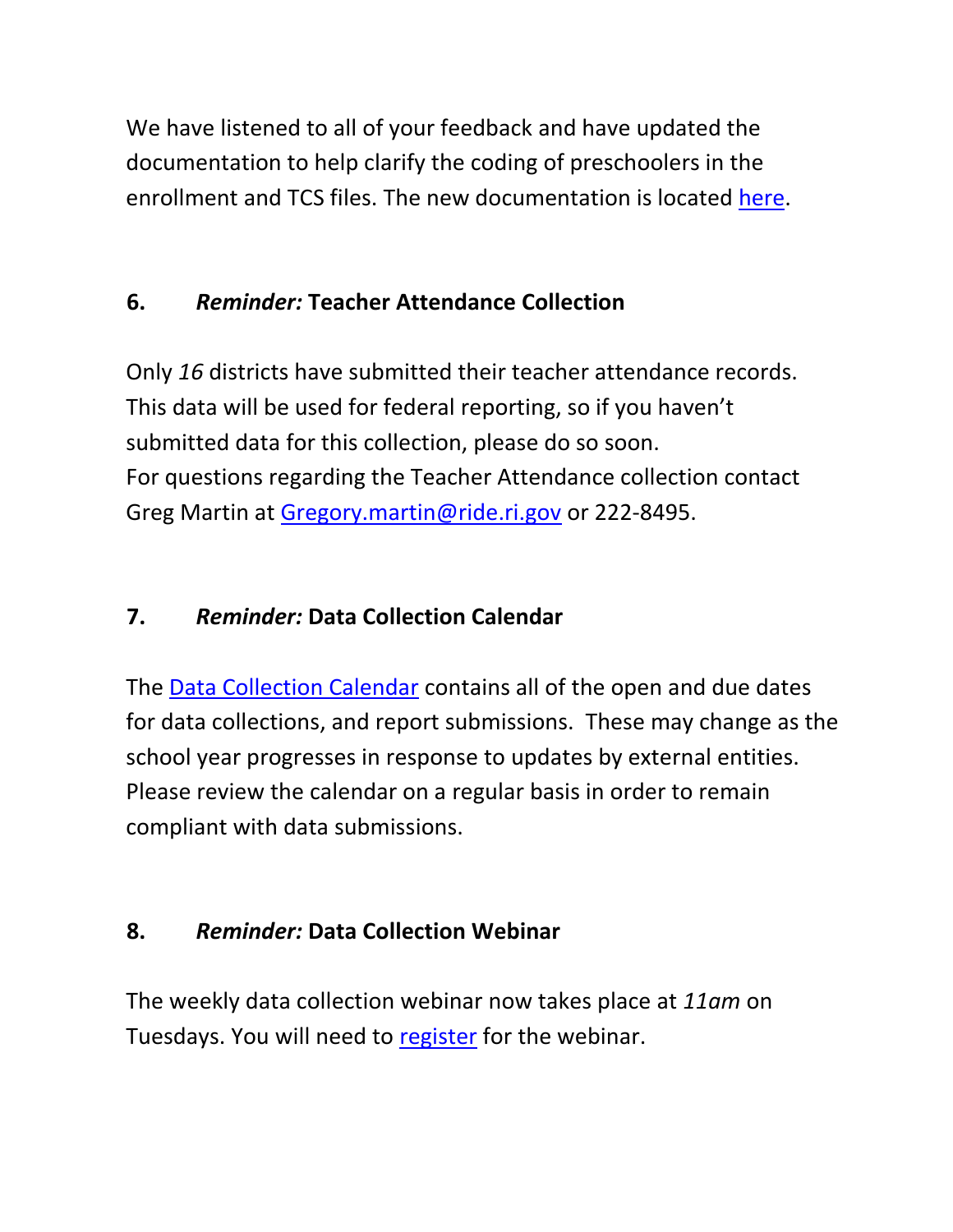## <span id="page-9-0"></span>**9.** *Reminder:* **Several data collections are open, due in the next month**

The following are upcoming data-collection deadlines:

- **Tomorrow (December 23):** [Reviewing Student Exit Data for](https://www.eride.ri.gov/eRide40/DataDictionary/ViewDetails.aspx?ID=356)  [Calculation of Cohort Graduation Rates -](https://www.eride.ri.gov/eRide40/DataDictionary/ViewDetails.aspx?ID=356) **Due**
- **Next Friday (December 30):** [Early Childhood Special Education](https://www.eride.ri.gov/eRide40/DataDictionary/ViewDetails.aspx?ID=363)  [data -](https://www.eride.ri.gov/eRide40/DataDictionary/ViewDetails.aspx?ID=363) **Due**
- **January 12:** [Reporting Student Contacts -](https://www.eride.ri.gov/eRide40/DataDictionary/ViewDetails.aspx?ID=342) **Due**

Information about upcoming data collections can be found on the [data collection calendar.](https://www.eride.ri.gov/eRide40/DataDictionary/Calendar.aspx) Weekly collection [webinars](https://attendee.gotowebinar.com/register/7717991463351728385) provide details regarding upcoming collections, along with a question-and-answer feature.

If you have any questions about data collections or the webinar, please submit a help-desk ticket at [https://support.ride.ri.gov.](https://support.ride.ri.gov/)

### *Legal:*

### <span id="page-9-1"></span>**10. Decision issued on a tenured teacher**

RIDE has issued this Commissioner's Decision on a tenured teacher: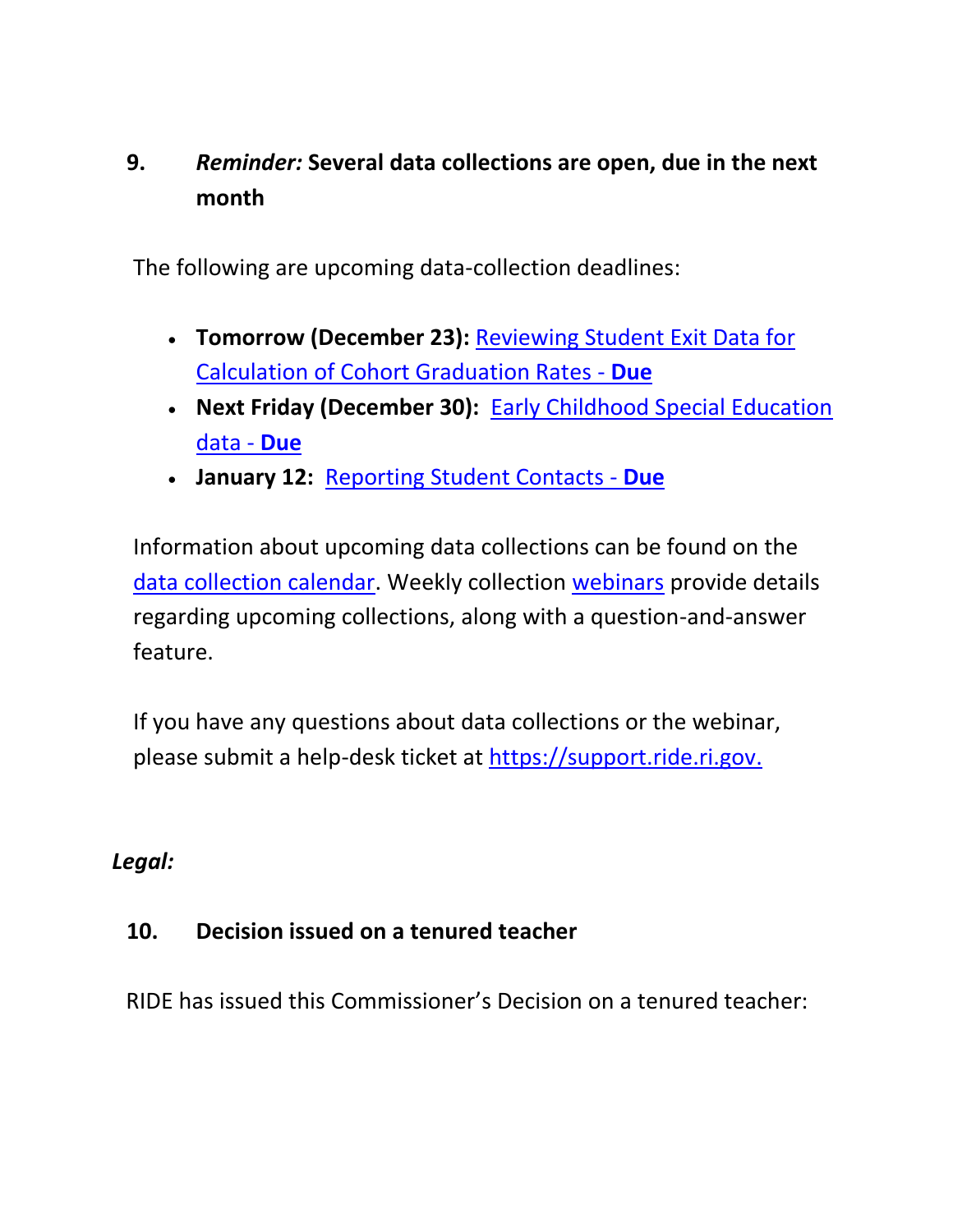"The South Kingstown School Committee established "good and just cause" for its termination of a tenured special education teacher, in that the evidence showed that during the 2013-2014 school year she failed to perform her job responsibilities as a case manager and inappropriately accessed the education records of two students in whom she had no legitimate educational interest."

To read the full decision, please click [here.](http://www2.ride.ri.gov/applications/RideDirectory/DOCS/2016/025-16_Salvatore_v._South_Kingstown_School_District_121416.pdf)

## **From the U.S. Department of Education (USED)**

### <span id="page-10-0"></span>**11. Districts realize the personalized learning vision, see its future**

USED shared a blog post about districts' successes with personalized learning across the nation. Here are a few highlights from the entry:

District superintendents across the country have taken on a range of bold approaches to improving students' experiences in public education. Across these innovations, districts have embraced the notion that empowering students and their teachers is an effective way to improve student outcomes. …

Superintendents identified three areas fundamental to scaling success in personalized learning: creating the right infrastructure, providing meaningful professional development and ensuring sustainability of the changes. …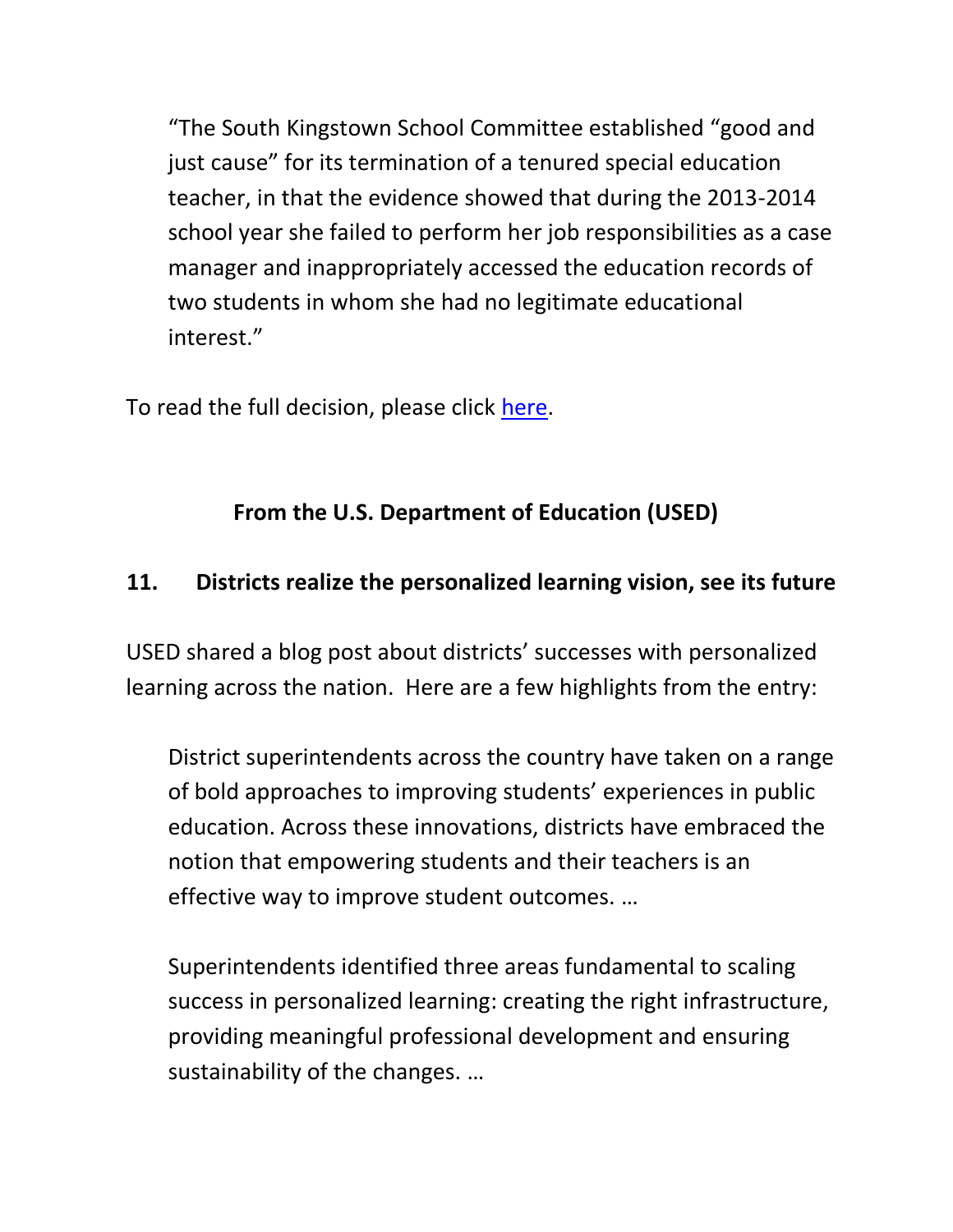"There are a lot of unknowns," said Katrina Stevens, Deputy Director of the Office of Educational Technology at the U.S. Department of Education. "But one thing that's clear to me: This work is going to move forward because of the passion and dedication of local leaders."

To read the full article, click [here.](http://blog.ed.gov/2016/12/districts-realize-the-personalized-learning-vision-see-its-future/)

## **From other state agencies**

# <span id="page-11-0"></span>**12. Rhode Island State Police remind schools of deadline, procedures for 5th graders to enter National Missing Children's Day Poster Contest**

Below is the timeline for Rhode Island entries for the 2017 National Missing Children's Day Poster Contest:

**Friday, February 17, 2017:** Deadline for submission of Rhode Island Poster entries (please mail ahead of time to be in receipt by the proposed date). The State Police suggest that schools may choose to offer students the option to complete the project over winter break (credit as the teachers see fit) if it conflicts with timing for school curriculum or assignments.

Mail all entries for consideration in the contest to: Rhode Island Fusion Center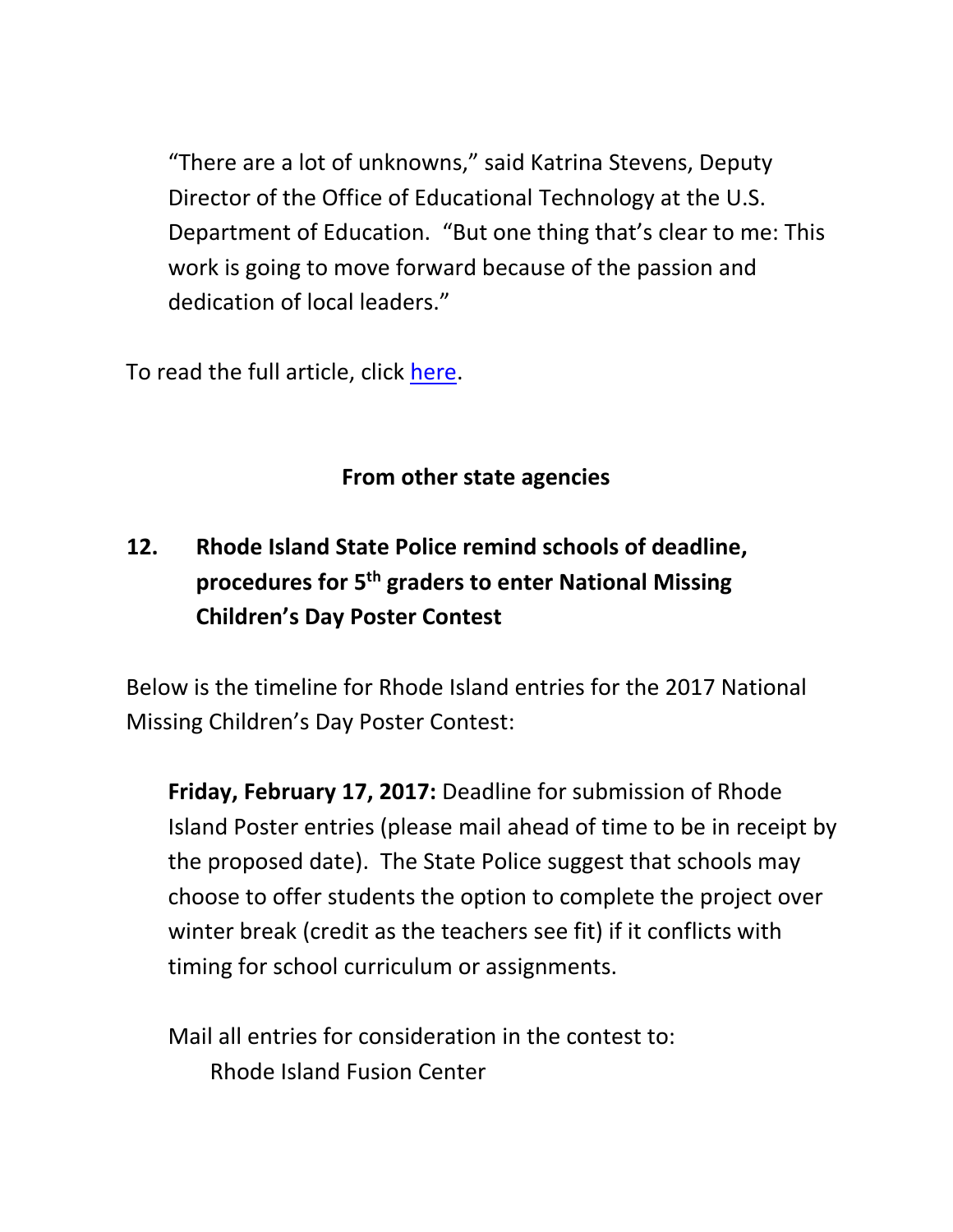ATTN: Detective Jonathan Elliott 311 Danielson Pike North Scituate, RI 02857

Please Include in all submissions: Name of School Contest Coordinator (School POC) Name of Student Any other specific details to identify the winner (teacher, class #, etc.)

Please inform of submission (total #) via an e-mail to State Coordinator: Detective Jonathan Elliott, Rhode Island State Police, at [jonathan.elliott@risp.gov](mailto:jonathan.elliott@risp.gov)

#### **Friday, February 24, 2017:**

Poster Contest officials convene to determine State Winner, and National Application Submission Consent completed and mailed.

Coordination will be made for R.I. State Police to visit the school and present the state winner with a small recognition.

**Thursday, March 16, 2017:** Deadline for State Winners to be received by OJJDP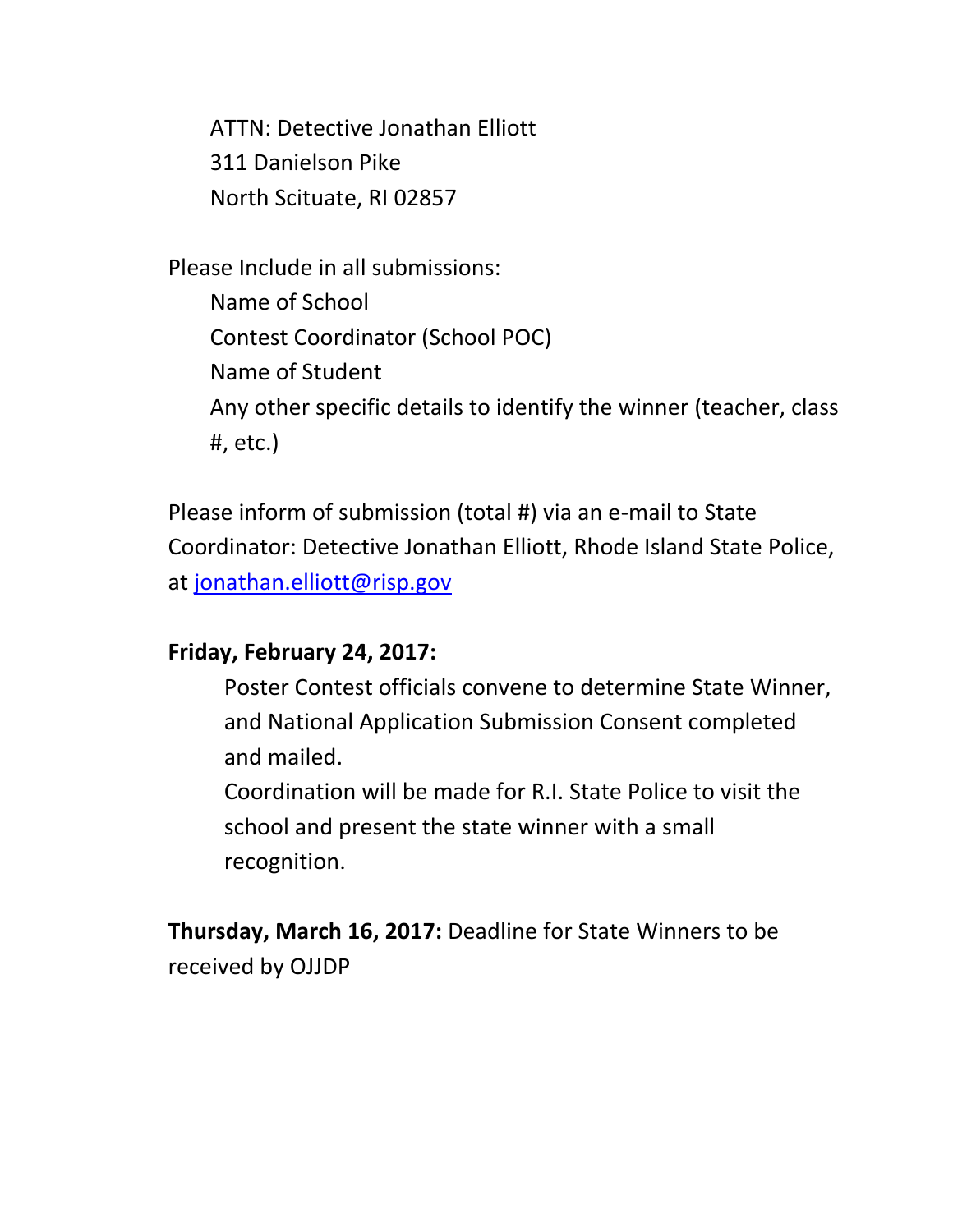April 2017: National Winners announced and travel arrangements made for attendance to the National Missing Children's Day Ceremony.

For further information about this contest, click [here.](http://mecptraining.org/educate/national-missing-childrens-day/poster-contest-resources/)

To summarize: 2017 National Missing Children's Day Poster Contest Guideline - with specific rules:

- Applicants *must* be in the *fifth grade*.
- Artwork *should reflect the theme "Bring Our Missing Children Home."* This phrase *must* appear somewhere on the poster. The theme may be depicted in the students' artwork through one illustration or a combination of illustrations (e.g., signs and symbols, people, abstract, industry, wildlife)
- The theme must be depicted visually and can be created using media such as acrylics, watercolor, pencils, charcoal, magic markers, spray paint, crayons, and pastels. Digitally produced images, collages, cut-outs, and stamping *will not* be eligible for consideration.
- The finished poster *must* measure 8½ x 14 inches.
- The poster must be submitted with a *completed* application, which includes a description of the poster and a brief biography of the artist, either written legibly or typed.

For further information about this initiative, contact: Detective Jonathan Elliott, #88 Rhode Island State Fusion Center Main: 444-1117